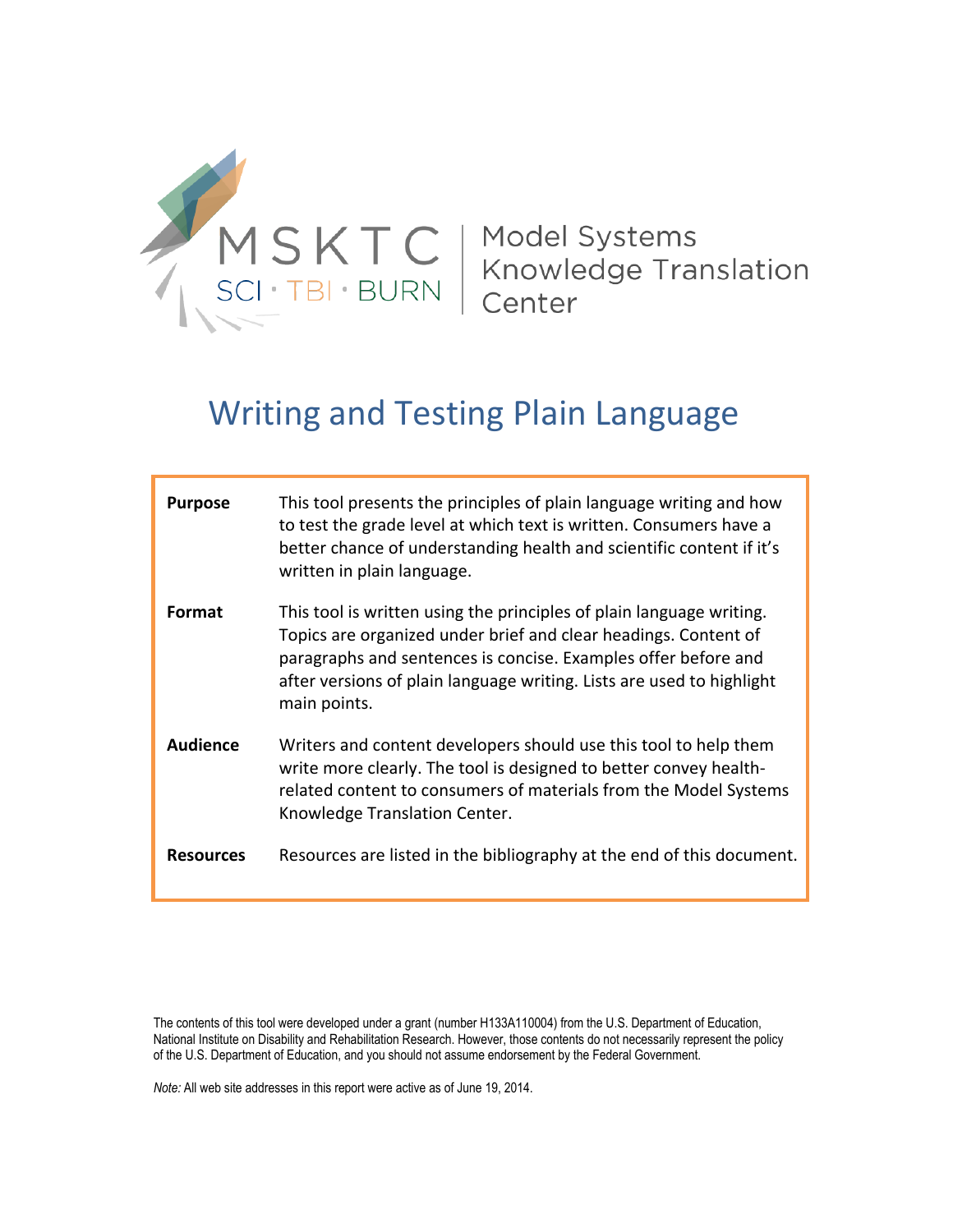

# **CONTENTS**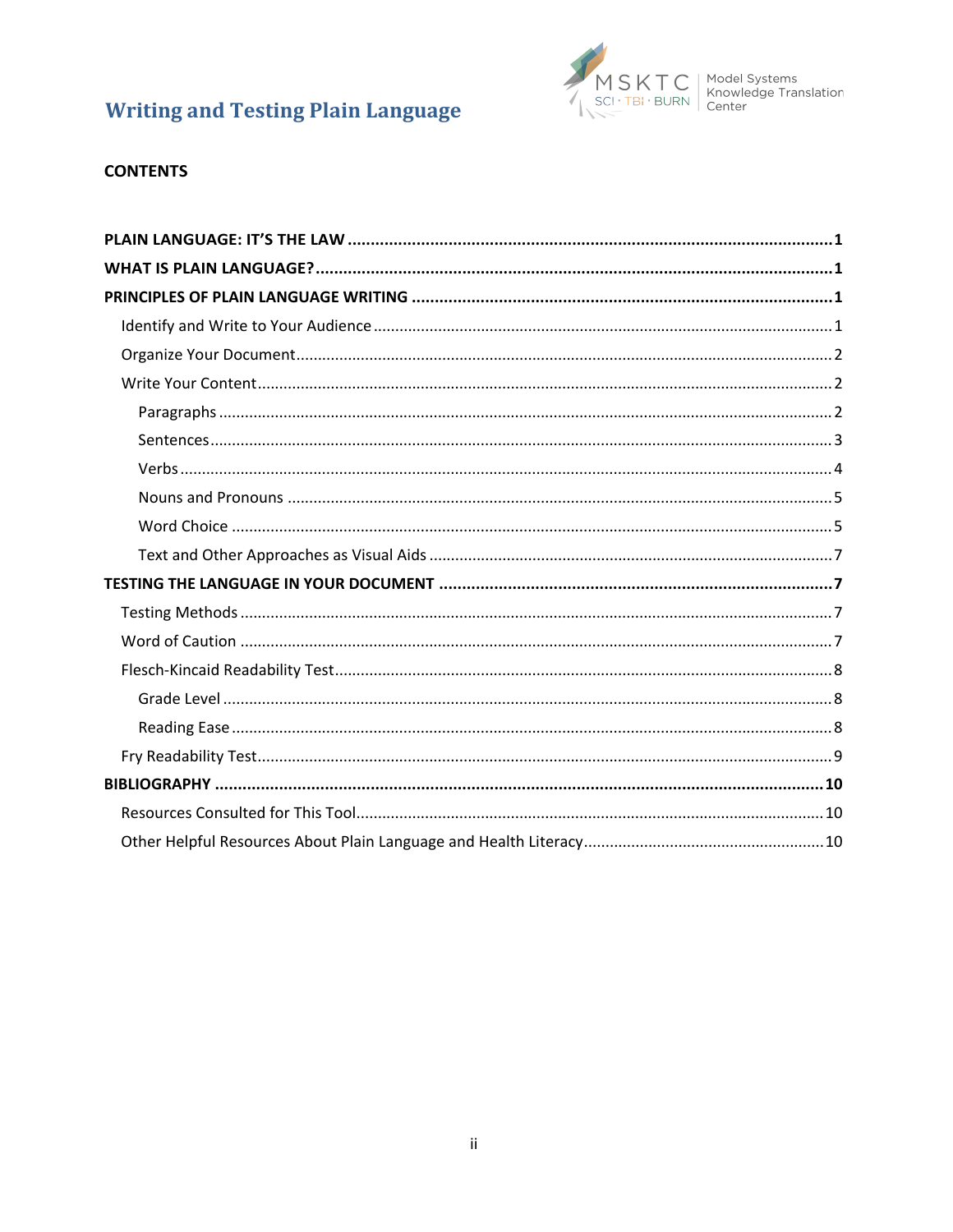

# <span id="page-2-0"></span>**PLAIN LANGUAGE: IT'S THE LAW**

The Plain Writing Act of 2010 makes writing in plain language the law. It requires government agencies to write clearly so that U.S. citizens can understand and use information and services from the government.

# <span id="page-2-1"></span>**WHAT IS PLAIN LANGUAGE?**

Plain language delivers your message and content clearly to the target audience. The goal is for readers to understand the content the first time they read it.

Plain language does not "dumb down" content or delete complex information. Instead, plain language gives readers a better chance of understanding the information that is presented. Documents written in plain language are also easy for readers to scan, that way they can quickly find the information they want.

Plain language documents are:

- Clear and concise
- Easy to follow
- Conversational and direct

Content is written in plain language if readers:

- Find what they need
- Understand what they find
- Use what they find to meet their needs

### <span id="page-2-2"></span>**PRINCIPLES OF PLAIN LANGUAGE WRITING**

#### <span id="page-2-3"></span>**Identify and Write to Your Audience**

Language that is plain to one audience may not be plain to another. The first step in plain language writing is to identify your audience. Here are some examples of audiences of health-related topics:

- Health consumers
- Health insurers (staff at health insurance companies, plan administrators, customer service staff)
- Patients and their family members
- First responders
- Doctors
- Nurses
- Staff at doctor's offices and hospitals
- Students
- Researchers
- Scientists
- Trainers
- Policymakers

Next, write to your audience. Keep answers to these questions in mind as you write and rewrite:

- What is the age and education level of my readers?
- How familiar are my readers with this health topic and the terms used to discuss it?
- What do my readers need to know?
- What action should my readers take after reading this document?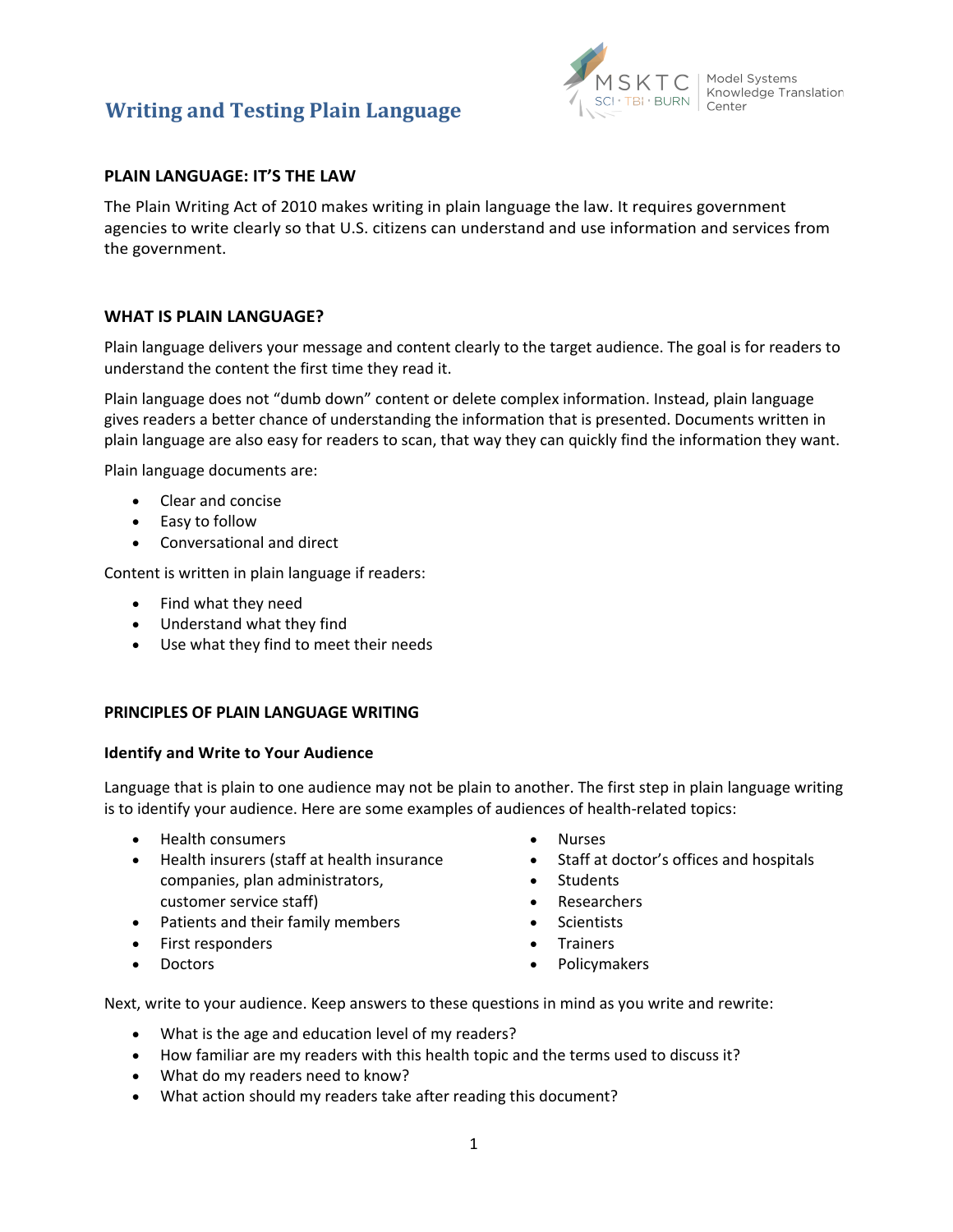

### <span id="page-3-0"></span>**Organize Your Document**

A well-organized document increases the chance that readers will understand the content. At the macro level, develop a full outline that maps out a logical plan for the content. The main topics in the outline can be used as the main headings in your document. Also, state the document's purpose and its bottom line early in the document—that way readers know what to expect from it. A reader's time is important. You don't want to waste it.

At the micro level, follow a concept known as the "inverted pyramid" to prioritize and organize content:

- Focus each paragraph on one topic
- Start each paragraph with a topic sentence
- Make sure that the sentences in the paragraph flow from and speak to the topic sentence
- Put the most important concepts first, followed by content that's less important and then least important

### <span id="page-3-1"></span>**Write Your Content**

#### <span id="page-3-2"></span>*Paragraphs*

• Write short paragraphs (generally fewer than

150 words but no more than 250 words). Compared with long paragraphs, short paragraphs are easier to understand and are more inviting to readers.

- Craft a topic sentence that establishes the main idea of the paragraph. A topic sentence lets readers decide whether they want to continue.
- Limit the paragraph to just one topic.
- Use transitions.

#### **Exhibit 2. Paragraphs: Before-and-After Examples**

| <b>Before</b>                                                                                                                                                                                                                                                                                                                                                                                                                                                                                                                                                                                                                                                            | After                                                                                                                                                                                                                                                                                                                                                                                                      |
|--------------------------------------------------------------------------------------------------------------------------------------------------------------------------------------------------------------------------------------------------------------------------------------------------------------------------------------------------------------------------------------------------------------------------------------------------------------------------------------------------------------------------------------------------------------------------------------------------------------------------------------------------------------------------|------------------------------------------------------------------------------------------------------------------------------------------------------------------------------------------------------------------------------------------------------------------------------------------------------------------------------------------------------------------------------------------------------------|
| Medical complications, infectious and noninfectious, are<br>well documented in patients with severe traumatic brain<br>injury (TBI) and traumatic disorders of consciousness<br>(DOCs). Despite this, very little research has been done on<br>the progression of medical complications in this group. This<br>study aims to determine the occurrence and characteristics<br>of new complications (both medical and surgical) in the<br>severe TBI and DOC population. Furthermore, to better<br>assess the needs of these patients, the study will also<br>investigate any trends in the occurrence of medical<br>complications during a 6- week post-injury timeframe. | We know a lot about medical complications in patients with<br>severe traumatic brain injury and traumatic disorders of<br>consciousness. But we know very little about how these<br>problems evolve over time. For this study, researchers were<br>interested in the type and severity of new issues in these<br>patients. The study also focused on trends during a 6-week<br>timeframe after the injury. |

### **Exhibit 1. Visual of Inverted Pyramid**

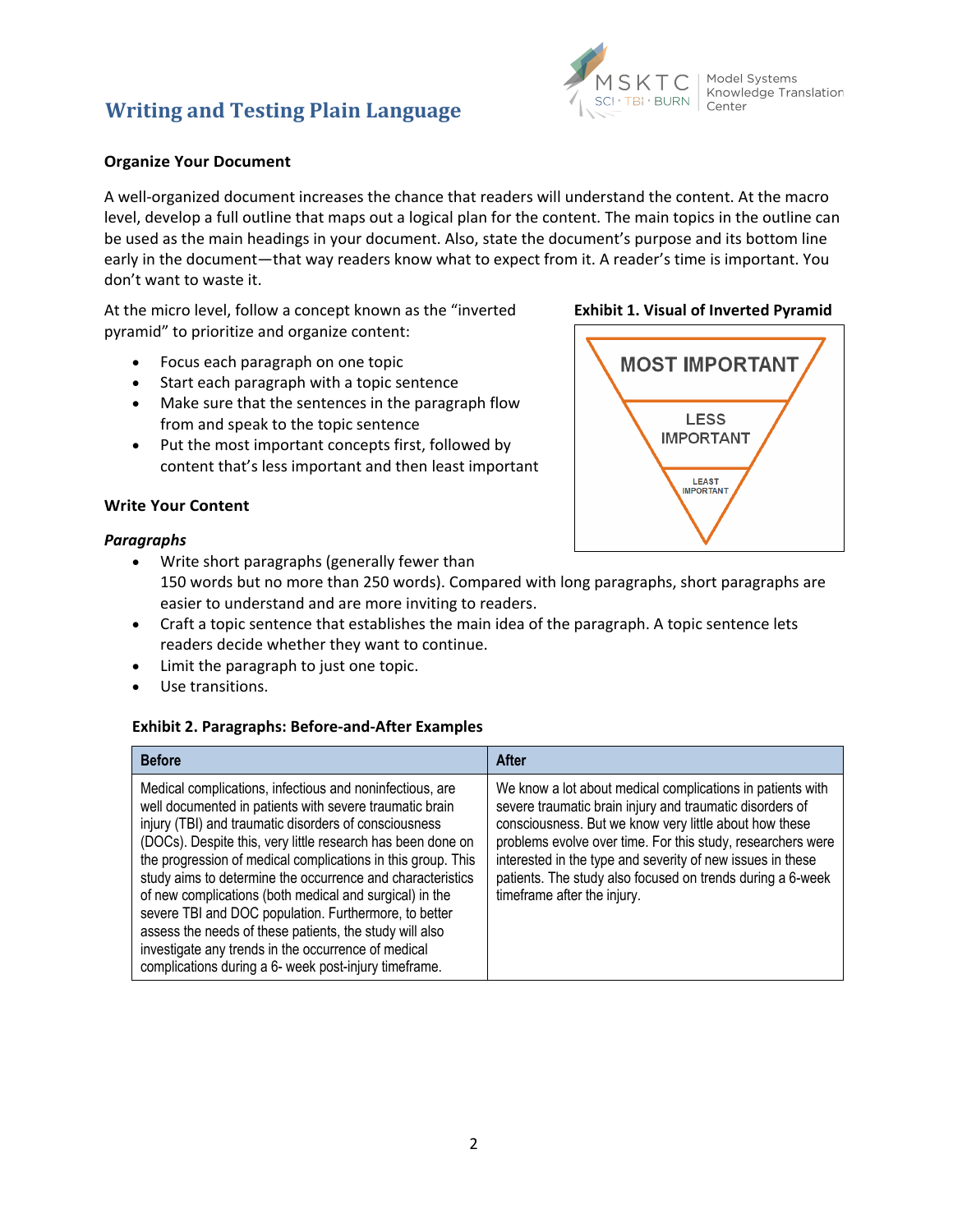

 $\mathcal{S}$   $\mathsf{KT}$   $\mathsf{C}$   $\vert$  Model Systems<br>  $\vert_{\mathsf{EBI} \cdot \mathsf{BURN}}$   $\vert_{\mathsf{Center}}$ 

| <b>Before</b>                                                                                                                                                                                                                                                                                                                                                                                                                                                                                                                                                                                                                                                                                                                                                                                                                                                                                                                                                                                                                                                                                                                                                                                                                                                                                            | After                                                                                                                                                                                                                                                                                                                                                                                                                                                                                                                                                                                                                                                             |
|----------------------------------------------------------------------------------------------------------------------------------------------------------------------------------------------------------------------------------------------------------------------------------------------------------------------------------------------------------------------------------------------------------------------------------------------------------------------------------------------------------------------------------------------------------------------------------------------------------------------------------------------------------------------------------------------------------------------------------------------------------------------------------------------------------------------------------------------------------------------------------------------------------------------------------------------------------------------------------------------------------------------------------------------------------------------------------------------------------------------------------------------------------------------------------------------------------------------------------------------------------------------------------------------------------|-------------------------------------------------------------------------------------------------------------------------------------------------------------------------------------------------------------------------------------------------------------------------------------------------------------------------------------------------------------------------------------------------------------------------------------------------------------------------------------------------------------------------------------------------------------------------------------------------------------------------------------------------------------------|
| Timing is everything. It is important to truly understand your<br>needs before venturing into the purchase of equipment.<br>There can be many pressures to make a decision for a<br>vehicle before all of the facts are in. It is always best to err<br>on the side of caution. Too often, fundraisers are done and<br>a vehicle is purchased without proper consideration and<br>ultimately the vehicle does not match its intended owner.<br>Even worse, the vehicle may not be able to be adapted for<br>your needs. In a case where a purchased vehicle cannot be<br>adapted, funds are wasted in the sale of the vehicle and<br>subsequent purchase of a prescribed or well matched<br>vehicle. Rushing into to a vehicle purchase will almost<br>always make an appropriate vehicle more expensive than if<br>a proper evaluation is made at the appropriate time. An<br>evaluation can be made for newly injured patients to make<br>recommendations for safe transportation. These<br>recommendations can give you vehicle options and<br>equipment that can transition with you for potential driving<br>at a later date. A haphazard approach may limit future<br>vehicle adjustment for your needs. An evaluation is<br>recommended specifically for driving once the individual is<br>ready. | You want to make sure that you buy the right product for<br>your needs. You don't want to buy a piece of equipment or<br>a vehicle and then find out that it doesn't meet your needs.<br>You'll waste a lot of time and money if you make a quick<br>purchase. Before you buy:<br>Understand your needs<br>Get evaluated by your doctor and specialist<br>Get the facts about all of your choices<br>Only then are you ready to buy.<br>Your doctor will help you understand the extent of your<br>injury and your needs going forward. A specialist will<br>assess your need for special driving equipment and<br>suggest the right options to meet those needs. |

*Note:* The "After" examples presented in this exhibit also include other principles of plain language writing that are explained later in this document.

#### <span id="page-4-0"></span>*Sentences*

- Write short sentences (generally 15 words on average but no longer 30 words).
- Use a simple sentence structure: subject-verb-object.
- Keep the subject close to its verb.
- If an introductory clause is a must, keep it short. Too many phrases early in the sentence force readers to remember too much before they reach the main idea.
- Put long phrases after the main point or clause, but include them only if they hold meaning.
- Provide examples. Good examples can be used in place of long explanations. Examples help readers relate to the content.
- Minimize the use of cross-references. A well-organized document shouldn't have to refer readers to other sections of text.

#### **Exhibit 3. Sentences: Before-and-After Examples**

| <b>Before</b>                                                                                                                                               | After                                                                                                                                                                                                  |
|-------------------------------------------------------------------------------------------------------------------------------------------------------------|--------------------------------------------------------------------------------------------------------------------------------------------------------------------------------------------------------|
| Patients aged 16 years and older receiving inpatient<br>rehabilitation for a primary diagnosis of TBI between 2001<br>and 2010 were included in this study. | The study group included patients 16 years of age and<br>older. These patients received inpatient rehab for a primary<br>diagnosis of TBI between 2001 and 2010.                                       |
| All were assessed with the Functional Independence<br>Measure (FIM) at rehabilitation discharge, and at 1, 2, and<br>5 years after injury.                  | Patients completed the Functional Independence Measure<br>(FIM) four times: at discharge and 1, 2, and 5 years after<br>the injury. Researchers use the FIM to track changes in<br>functional ability. |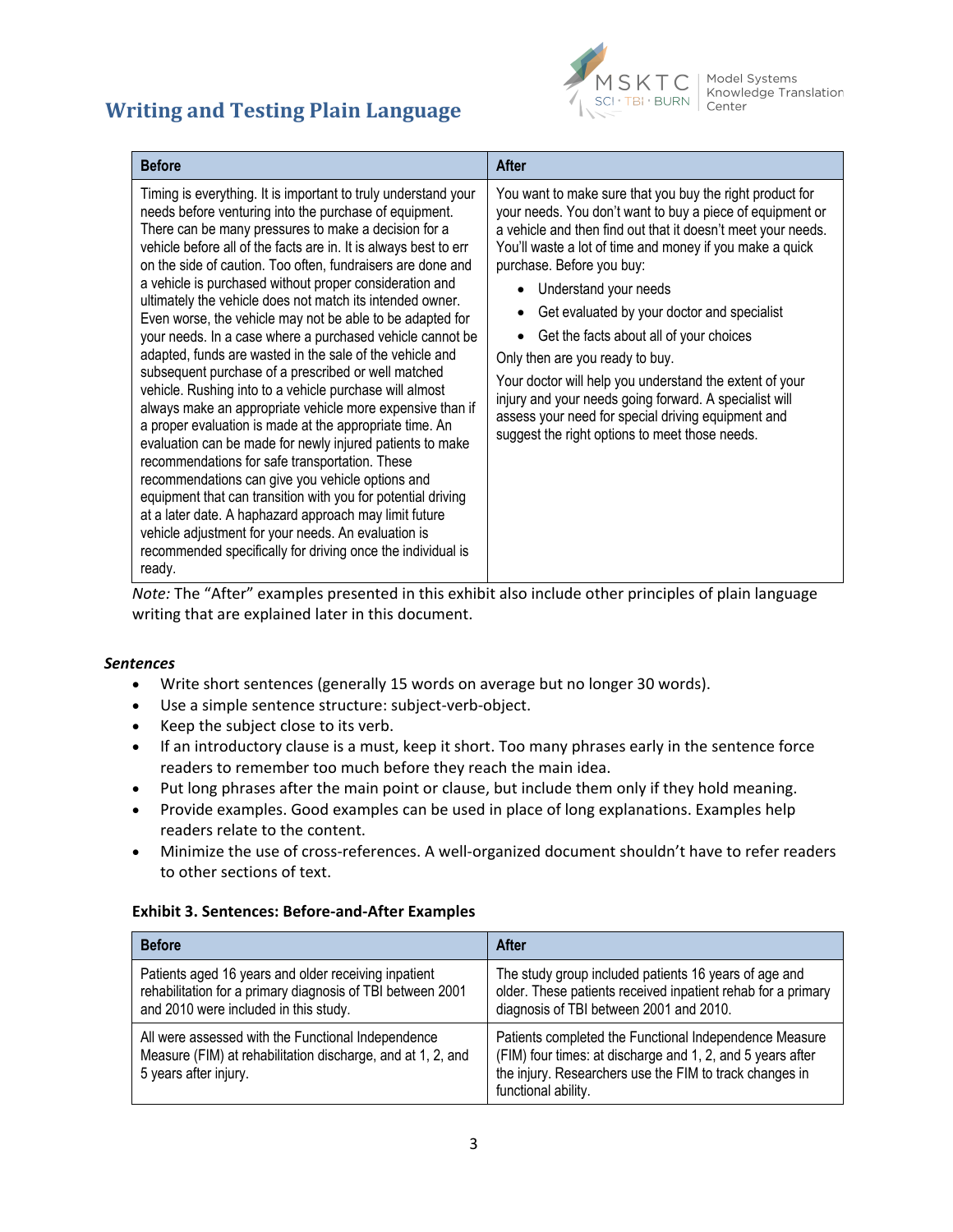



Model Systems Knowledge Translation  $C$ enter

| <b>Before</b>                                                                                                                                                                                                                                                                                 | After                                                                                                                                                                               |
|-----------------------------------------------------------------------------------------------------------------------------------------------------------------------------------------------------------------------------------------------------------------------------------------------|-------------------------------------------------------------------------------------------------------------------------------------------------------------------------------------|
| However, by-age distributions showed a gradual increase in<br>females with age, to almost an even distribution for those<br>aged 80 years and older.                                                                                                                                          | Rates of TBI among females increased gradually with age.<br>By 80 years of age, TBI occurred nearly equally in males<br>and females.                                                |
| HelpHOPELive. Experts in community-based fundraising,<br>this organization helps people faced with a catastrophic<br>injury tackle the daunting task of bridging the financial gap<br>between what their health insurance will cover and what<br>they actually need to heal, live and thrive. | HelpHOPELive offers ways to start and maintain<br>fundraising campaigns. You can use money from these<br>campaigns to pay for health-related costs that insurance<br>doesn't cover. |

#### <span id="page-5-0"></span>*Verbs*

- Write in the active voice. Voice is the form a verb takes to tell whether its subject acts or is acted upon. When the subject does the verb (acts), the sentence is in the active voice. When the subject receives the verb (is acted upon), the sentence is in the passive voice.
- Use passive voice in only two instances:
	- When you do not know who is performing the action.
	- When the object of the action is more important than the subject of the action.
- Use the simplest and strongest form of the verb—present tense. Present tense is more direct and forceful. Feel free to use other tenses, but don't confuse the reader.
- Do not hide verbs. A hidden verb is a verb converted into a noun.
- State clearly what the reader should do. Do not use "shall." Instead, use:
	- "Must" for an obligation
	- "Must not" for a prohibition
	- "May" for a discretionary action
	- "Should" for a recommendation
- Use contractions. Readers are used to hearing contractions in spoken English. When they sound natural, use contractions in your writing—but don't overuse them.

#### **Exhibit 4. Verbs: Before-and-After Examples**

| <b>Before</b>                                                                                 | <b>After</b>                                               |
|-----------------------------------------------------------------------------------------------|------------------------------------------------------------|
| This information was given by doctors to patients.                                            | Doctors gave this information to patients.                 |
| This fact sheet provides a summary of the importance of                                       | This fact sheet summarizes the importance of exercise or   |
| exercise or movement after a burn injury.                                                     | movement after a burn injury.                              |
| It is important to truly understand your needs before                                         | You must understand your needs before you buy any          |
| venturing into the purchase of equipment.                                                     | equipment.                                                 |
| The decision on data release will be based on a vote of the<br>majority by Project Directors. | Project Directors will vote on when to release the data.   |
| Estimates of rehabilitation length of stay for the total                                      | Forty percent of the study group stayed, on average, 10-19 |
| population were most often 10 to 19 days (40.5%).                                             | days in a rehab unit.                                      |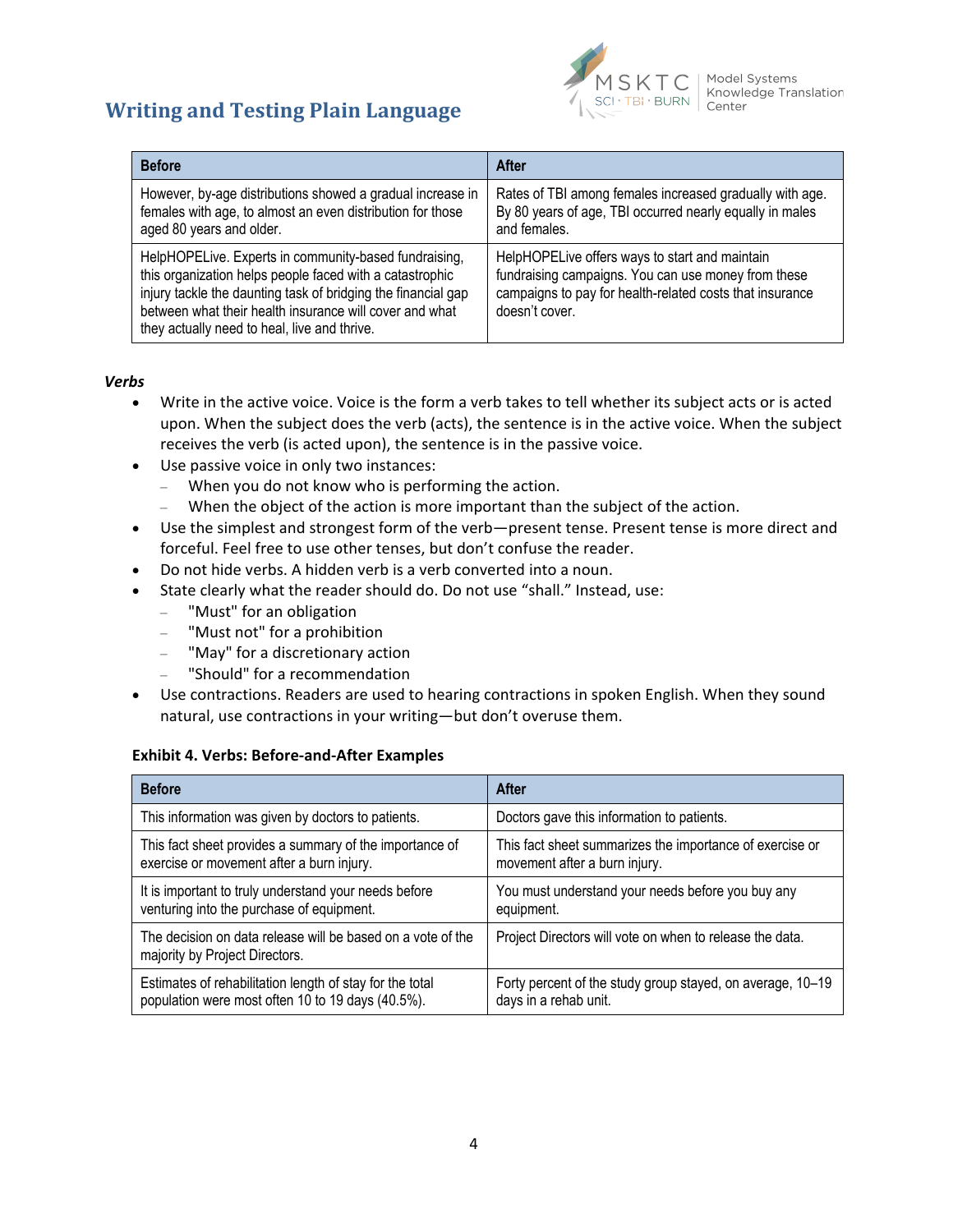

### <span id="page-6-0"></span>*Nouns and Pronouns*

- Get rid of noun strings. In a noun string, several nouns occur one after the other. Noun strings are tough to understand.
- Use pronouns. Pronouns help readers picture themselves in the text and relate to the content.
	- Use "you" to address readers
	- Use "we" to refer to your agency or group
- Use acronyms and abbreviations sparingly:
	- Define acronyms at first use
	- Use only the most important acronyms
	- Don't make up acronyms
	- Don't use acronyms as a way to shorten sentences

#### **Exhibit 5. Nouns and Pronouns: Before-and-After Examples**

| <b>Before</b>                                                                                                                                          | After                                                                                                          |
|--------------------------------------------------------------------------------------------------------------------------------------------------------|----------------------------------------------------------------------------------------------------------------|
| This study examines whether online emotional regulation                                                                                                | This study examines the feasibility of delivering online                                                       |
| group treatment training in those with TBI makes sense.                                                                                                | training about emotional regulation to people with TBI.                                                        |
| If you do not know how to reach your state brain injury<br>association, contact the Brain Injury Association of America<br>to find out: 1-800-444-6443 | If you do not know how to reach the brain injury association<br>in your state, give us a call: 1-800-444-6443. |
| This guide is intended to support model systems (MS)                                                                                                   | This guide supports grantees of model systems in their                                                         |
| grantees in their efforts to engage stakeholders through                                                                                               | efforts to engage stakeholders through communities of                                                          |
| communities of practice.                                                                                                                               | practice.                                                                                                      |

#### <span id="page-6-1"></span>*Word Choice*

- Avoid empty chatter and fluff. Instead, get straight to the point.
- Use normal, everyday words that readers know.
- Use short words with only a few syllables.
- Use one word instead of many to express an idea.
- Get rid of words that when removed, don't change the meaning of the content, for example:
	- Wordy prepositional phrases
	- Excess modifiers, such as absolutely, actually, completely, really, quite, totally, and very
- For complex terms, such as medical diagnoses or procedures, names of diseases, and health conditions:
	- Define the terms but keep definitions to a minimum
	- Insert phonetic spellings for complex words. Phonetic spellings for medical terms can be found in the [Merriam-Webster Medical Dictionary \(http:/www.merriam](http://www.merriam-webster.com/dictionary/medical)[webster.com/dictionary/medical\).](http://www.merriam-webster.com/dictionary/medical)
- Avoid jargon. Jargon is special language used by a particular group, such as doctors. If you have to use jargon, then define it.
- Don't use different terms for the same concept (for example, don't use "adolescent" in one place and "youth" in another).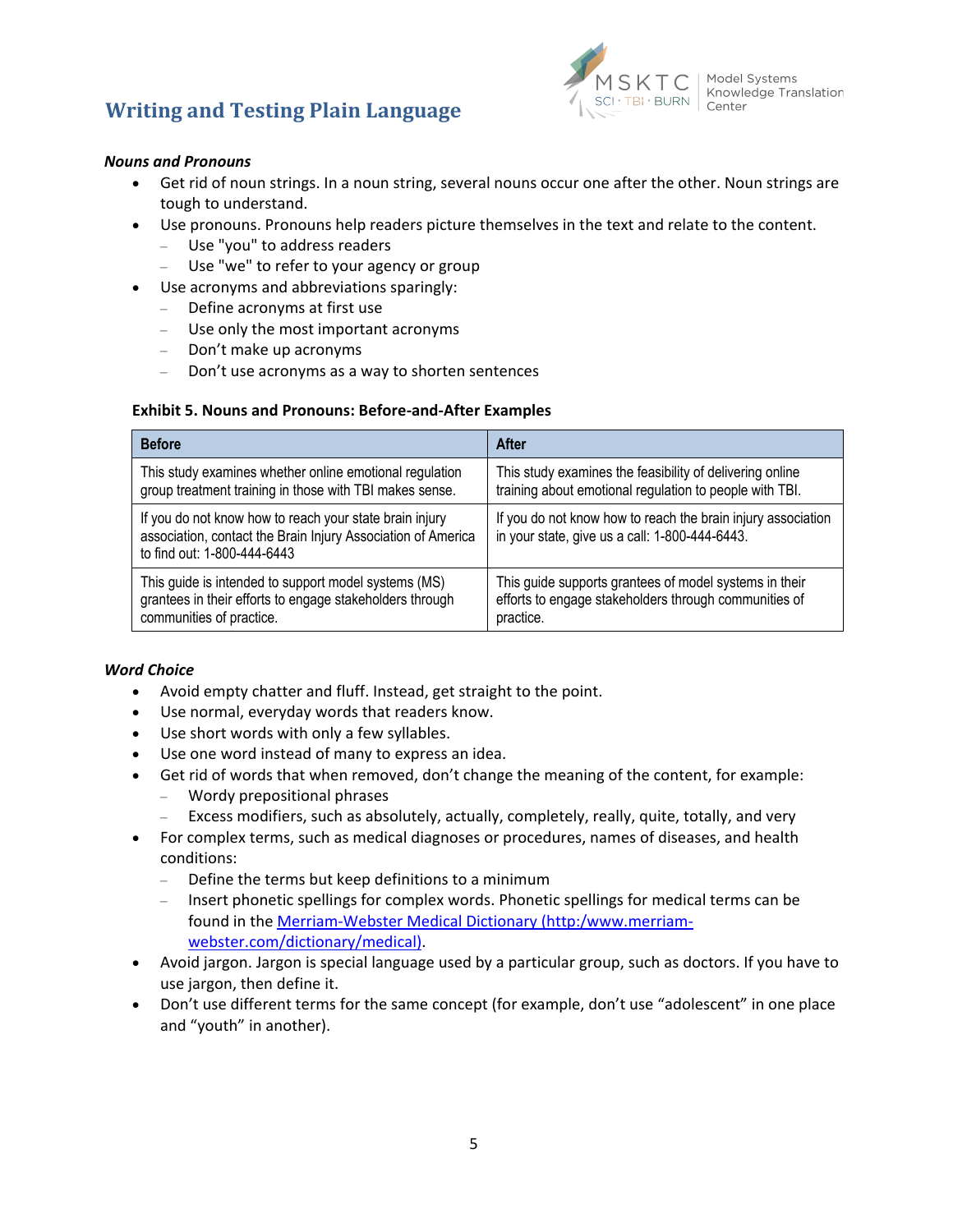



#### **Exhibit 6. Examples of Simpler Word Choices**

| Instead of                 | Use                 |
|----------------------------|---------------------|
| Adapt                      | Change              |
| A number of                | Several, few, many  |
| As a consequence of        | Because             |
| A sufficient number of     | Enough              |
| Assist, benefit            | Help                |
| As well as                 | And                 |
| By means of                | By                  |
| Comprehensive              | Thorough            |
| Despite the fact that      | Although, though    |
| Due to the fact of         | Because             |
| Establish                  | Set up, prove, show |
| For the purpose of         | To, for             |
| However                    | <b>But</b>          |
| In accordance with         | Follows             |
| In order that              | For, so             |
| In order to                | To                  |
| Is able to                 | Can                 |
| Modify                     | Change              |
| Objective                  | Aim, goal           |
| On a monthly basis         | Monthly             |
| On the grounds that        | Because             |
| On the occasion that       | When                |
| Primary                    | Main                |
| Purchase                   | Buy                 |
| Referred to as             | Called              |
| Successfully complete      | Complete, pass      |
| The question as to whether | Whether             |
| To the extent that         | If, when            |
| Utilize, utilization       | Use                 |
| Whether or not             | Whether             |
| With regard to             | About, for          |

*Note:* Plainlanguage.gov offers more [examples of simple words and phrases](http://www.plainlanguage.gov/howto/wordsuggestions/simplewords.cfm)  [\(http:/www.plainlanguage.gov/howto/wordsuggestions/simplewords.cfm\).](http://www.plainlanguage.gov/howto/wordsuggestions/simplewords.cfm)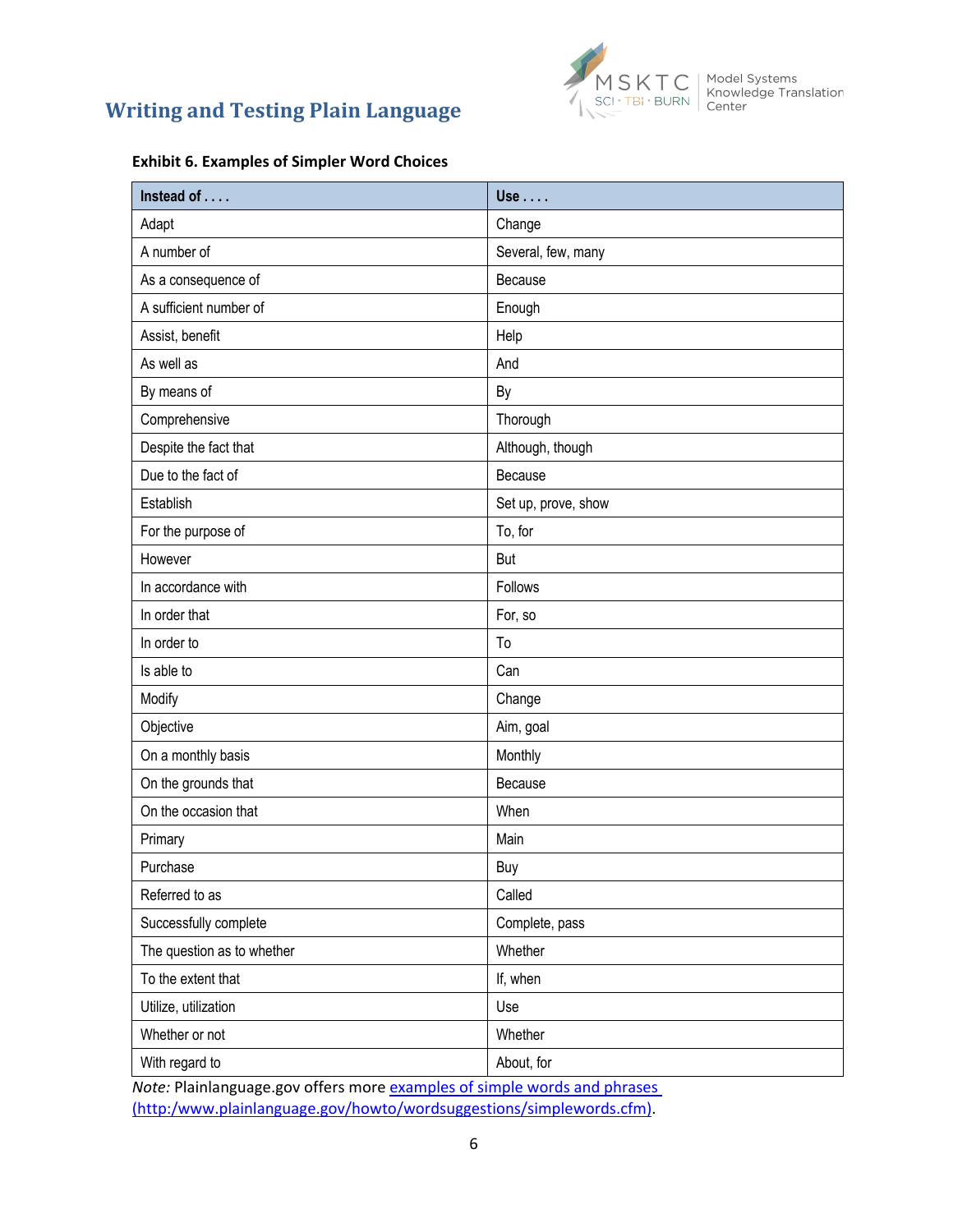

### <span id="page-8-0"></span>*Text and Other Approaches as Visual Aids*

- Use short, clear, and informative headings. These types of headings make the document easy to follow. They also break up the content into small, logical, and understandable chunks.
- Use vertical lists to highlight information in a visually clear way. Lists can be used to:
	- Show levels of importance
	- Help readers understand the order in which things happen
	- Point out all necessary steps in a process
	- Present items, conditions, and exceptions
- Use tables and graphics to display big batches of data and to help readers see relationships that are often hidden in dense text.
- Consider using bold and italics to emphasize important content, but do so only sparingly.
- Never use underlines because they can be mistaken for hyperlinks in online documents.
- Don't use all capital letters in main body text (except for acronyms). Use ragged right page margins when possible, not page margins set to full justification.

### <span id="page-8-1"></span>**TESTING THE LANGUAGE IN YOUR DOCUMENT**

#### <span id="page-8-2"></span>**Testing Methods**

The goal of writing in plain language is for readers to understand the content the first time they read it. Testing the plain language in your document is a good way to tell whether you've hit that mark. The best way to test documents is to conduct interviews or focus groups with people in your target audience. These methods give you feedback directly from readers. But using these methods is not always possible because of schedules, budgets, or logistical issues.

If you can't test your document with readers, another option is to perform a readability test, for example:

- Flesch-Kincaid Readability Test
- Fry Readability Test

Readability tests use math formulas to give objective scores on writing. For example, these tests can tell you the grade level at which your document is written. According to Walsh and Volsko (2008), consumers may not understand health-related content if it is written at a level higher than 7th grade. If you know the grade level of your target audience, then you can use these tests to guide your language to that grade level as you write and rewrite.

#### <span id="page-8-3"></span>**Word of Caution**

Readability tests do a good job at measuring how well you write to the principles of plain language. But they can't tell you if your readers will understand and use your document.

Results of readability tests, including Flesch-Kincaid and Fry, focus mainly on three parts of writing: number of sentences, words, and syllables. These parts are very important principles of plain language writing. The better you are at writing this way, the better your readability (or grade level) score will be.

But these tests can't account for other good writing principles—for example, the use of topic sentences, how sentences flow from one to the next, and overall organization. And they certainly can't measure how well readers understand the content or account for the knowledge and skills that readers bring to the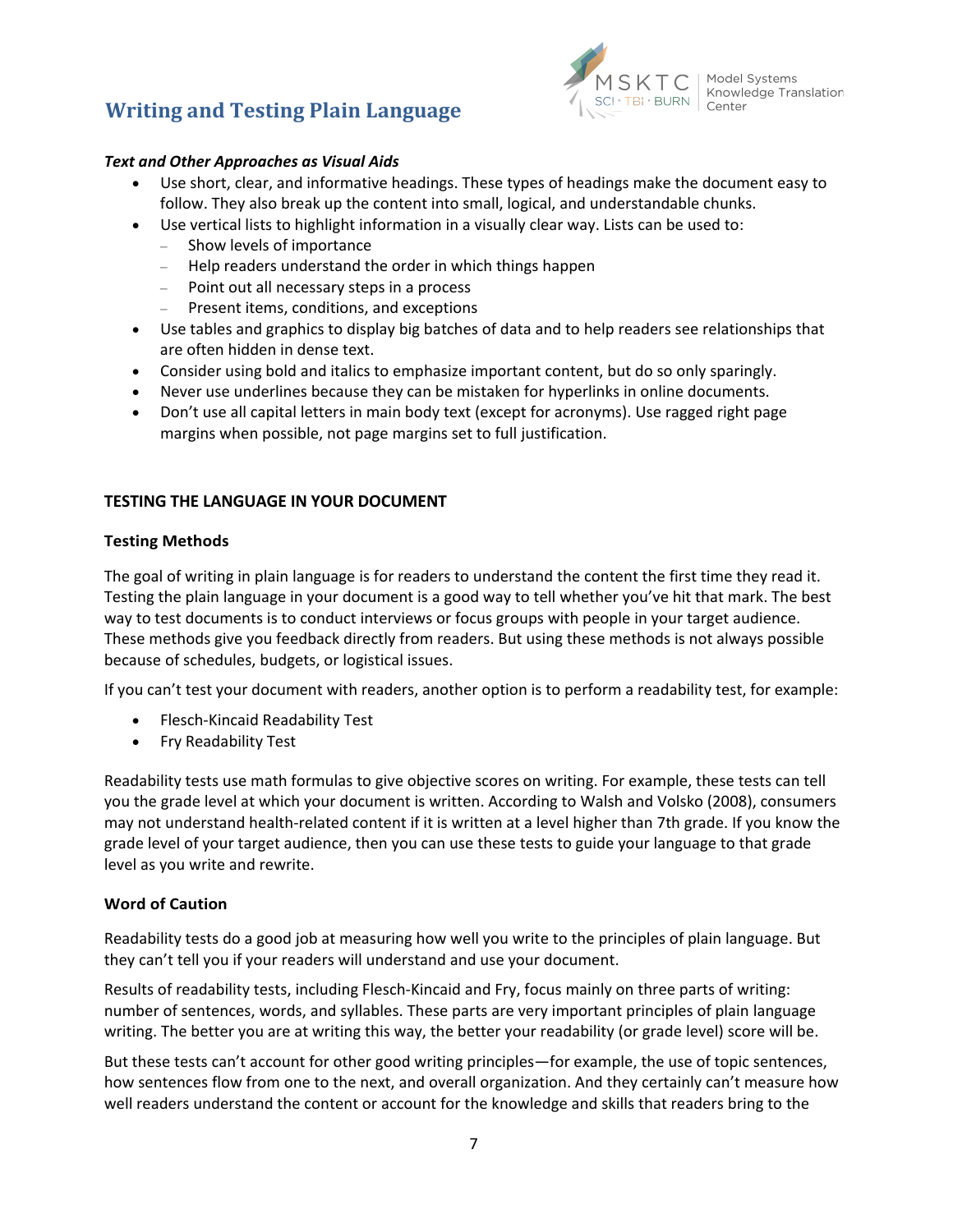

table. So, even if you achieve a good score on grade level, some readers still may not be able to understand and use the document.

Again, the best way to test your document is to get feedback directly from your readers through interviews or focus groups. If that's not an option, then you can always use readability tests to measure how effective you are at writing to the principles of plain language. If you write on or below the grade level of your readers, then they should be familiar with most of the language in the document. The more familiar your readers are with the language, the better chance they will have at understanding the content. By sticking to the principles of plain language writing, you give your readers a better chance of understanding and using your document.

# <span id="page-9-0"></span>**Flesch-Kincaid Readability Test**

If you use Microsoft Word (2007 and later), you can run the full spelling and grammar check to get results on the Flesch-Kincaid Readability Test.

Writing to the principles of plain language affects two scores on the Flesch-Kincaid Readability Test:

- Grade level
- Reading ease

# <span id="page-9-1"></span>*Grade Level*

This test rates text on a U.S. school grade level.

The formula for the Flesch-Kincaid grade level score is:

 $(.39 \times ASL) + (11.8 \times ASW) - 15.59$ 

ASL means average sentence length (the number of words divided by the number of sentences). ASW means average number of syllables per word (the number of syllables divided by the number of words).

# <span id="page-9-2"></span>*Reading Ease*

This test rates text on a 100-point scale. The higher the score, the simpler the text. The reading ease scale can be interpreted as follows:

- 90-100: Very Easy
- 80–89: Easy
- 70–79: Fairly Easy
- *60–69: Standard*
- 50–59: Fairly Difficult
- 30–49: Difficult
- 0-29: Very Confusing

For health content, you should strive for a reading ease score of 60 or higher. Results of the reading ease test don't necessarily translate to grade level. But as reading ease gets higher, the grade level gets lower.

The formula for the Flesch-Kincaid reading ease score is:

206.835 – (1.015 x ASL) – (84.6 x ASW)

ASL means average sentence length (the number of words divided by the number of sentences). ASW means average number of syllables per word (the number of syllables divided by the number of words).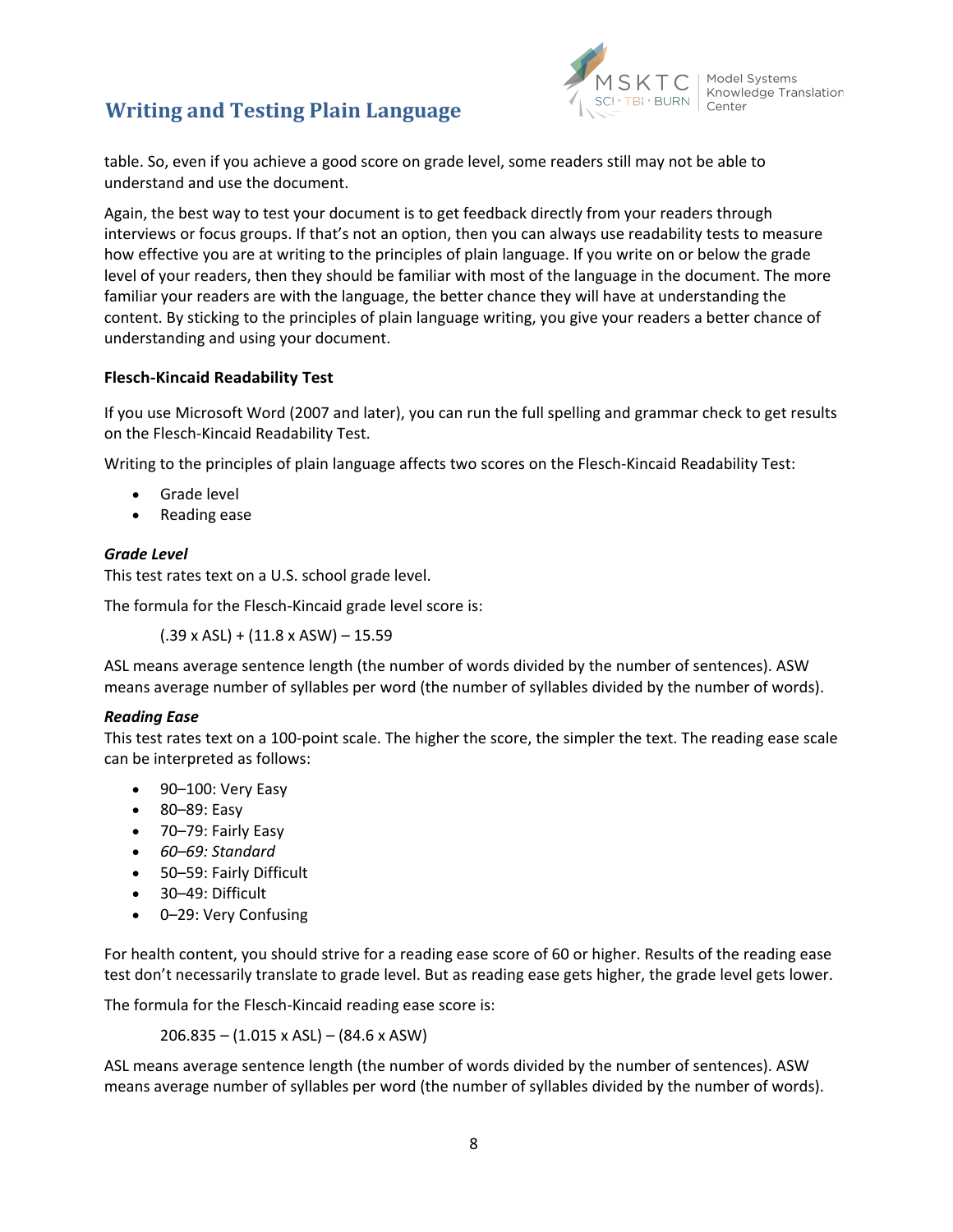

### <span id="page-10-0"></span>**Fry Readability Test**

For the Fry Readability Test, you find the average number of syllables and sentences in three batches of text and then plot those averages on a graph to determine the grade level.

- 1. Randomly choose three chunks of text that are each 100 words.
- 2. Count the number of sentences in each chunk, add them together, and then divide that number by three to get the average.
- 3. Count the number of syllables in each chunk (ignoring numerals and proper nouns), add them together, and then divide that number by three to get the average.
- 4. Plot each average number on the graph. The point at which the numbers intersect identifies the grade level.

If the counts that you get (in steps 2 and 3) differ a lot, include more 100-word chunks of text in your test.



#### **Exhibit 7. Fry Readability Graph**

*Source:* Fry (1977).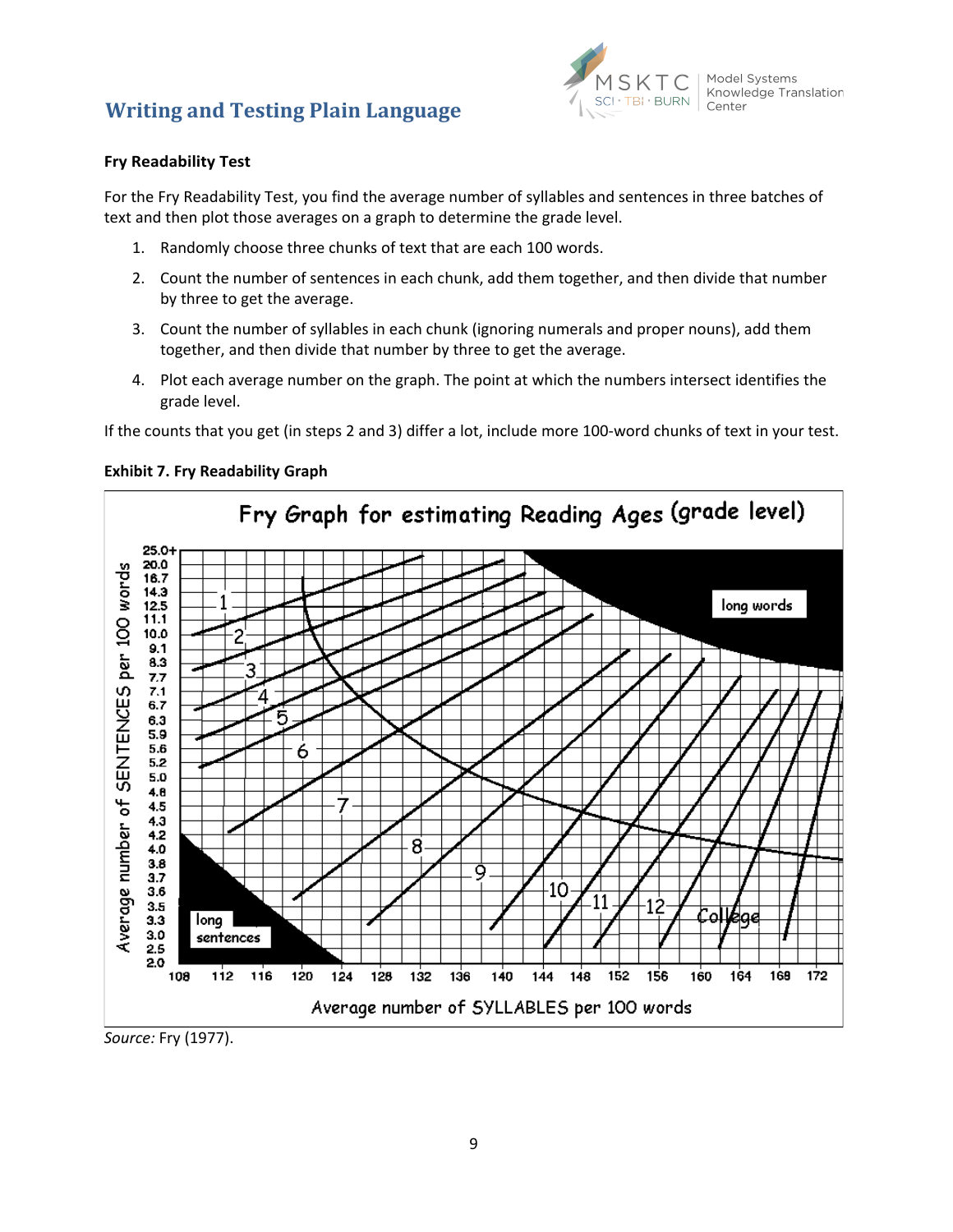

### <span id="page-11-0"></span>**BIBLIOGRAPHY**

### <span id="page-11-1"></span>**Resources Consulted for This Tool**

Fry, E. (1977). *Elementary Reading Instruction.* New York, NY: McGraw-Hill.

Microsoft. (n.d.). Test your document's readability[. http://office.microsoft.com/en-us/word-help/test](http://office.microsoft.com/en-us/word-help/test-your-document-s-readability-HP010148506.aspx)[your-document-s-readability-HP010148506.aspx](http://office.microsoft.com/en-us/word-help/test-your-document-s-readability-HP010148506.aspx)

National Archives and Records Administration. (1998, October Revision). *Federal Register Document Drafting Handbook.* Washington, DC: Office of the Federal Register, 5. [http://www.archives.gov/federal-register/write/handbook/ddh.pdf](http://www.archives.gov/federalregister/write/handbook/ddh.pdf)

Plain Language Action and Information Network. (n.d.). What is plain language? <http://www.plainlanguage.gov/whatisPL>

Plain Language Action and Information Network. (2011, March). Federal plain language guidelines, March 2011. <http://www.plainlanguage.gov/howto/guidelines/FederalPLGuidelines/TOC.cfm>

Plain Language Association International. (n.d.). About plain language. [http://www.plainlanguagenetwork.org/About\\_Plain\\_Language/aboutplainlanguage.html](http://www.plainlanguagenetwork.org/About_Plain_Language/aboutplainlanguage.html)

U.S. Department of Health and Human Services. (2012, March 16). Section 4: Special topics for writing and design. Part 7. Using readability formulas: A cautionary note. In: *Toolkit for Making Written Material Clear and Effective.* Washington, DC: Centers for Medicare and Medicaid Services. <http://www.cms.gov/Outreach-and-Education/Outreach/WrittenMaterialsToolkit/index.html>

U.S. Department of Health and Human Services. (2009). *Simply Put: A Guide for Creating Easy-to-Understand Materials* (3rd Ed). Atlanta, GA: Centers for Disease Control and Prevention, Office of the Associate Director for Communication, Division of Communication Services, Strategic and Proactive Communication Branch. [http://www.cdc.gov/healthliteracy/pdf/simply\\_put.pdf](http://www.cdc.gov/healthliteracy/pdf/simply_put.pdf)

Walsh, T. M., & Volsko, T. A. (2008). Readability assessment of internet-based consumer health information. *Respiratory Care, 53*(10), 1310–1315. <http://www.ncbi.nlm.nih.gov/pubmed/18811992>

### <span id="page-11-2"></span>**Other Helpful Resources About Plain Language and Health Literacy**

Berkman, N. D., Sheridan, S. L., Donahue, K. E., Halpern, D. J., Viera, A., Crotty, K., . . . Viswanathan, M. (2011, March). *Health Literacy Interventions and Outcomes: An Updated Systematic Review.* (AHRQ Publication Number 11-E006). Rockville, MD: Agency for Healthcare Research and Quality. <http://www.ncbi.nlm.nih.gov/books/NBK82434/>

Centers for Disease Control and Prevention. (2014, March 4). The CDC clear communication index. <http://www.cdc.gov/healthcommunication/ClearCommunicationIndex/>

National Center for Health Marketing. (2009). *Plain Language Thesaurus for Health Communications*. Washington, DC: Centers for Disease Control and Prevention. [http://www.plainlanguage.gov/populartopics/health\\_literacy/Thesaurus\\_V-10.doc](http://www.plainlanguage.gov/populartopics/health_literacy/Thesaurus_V-10.doc)